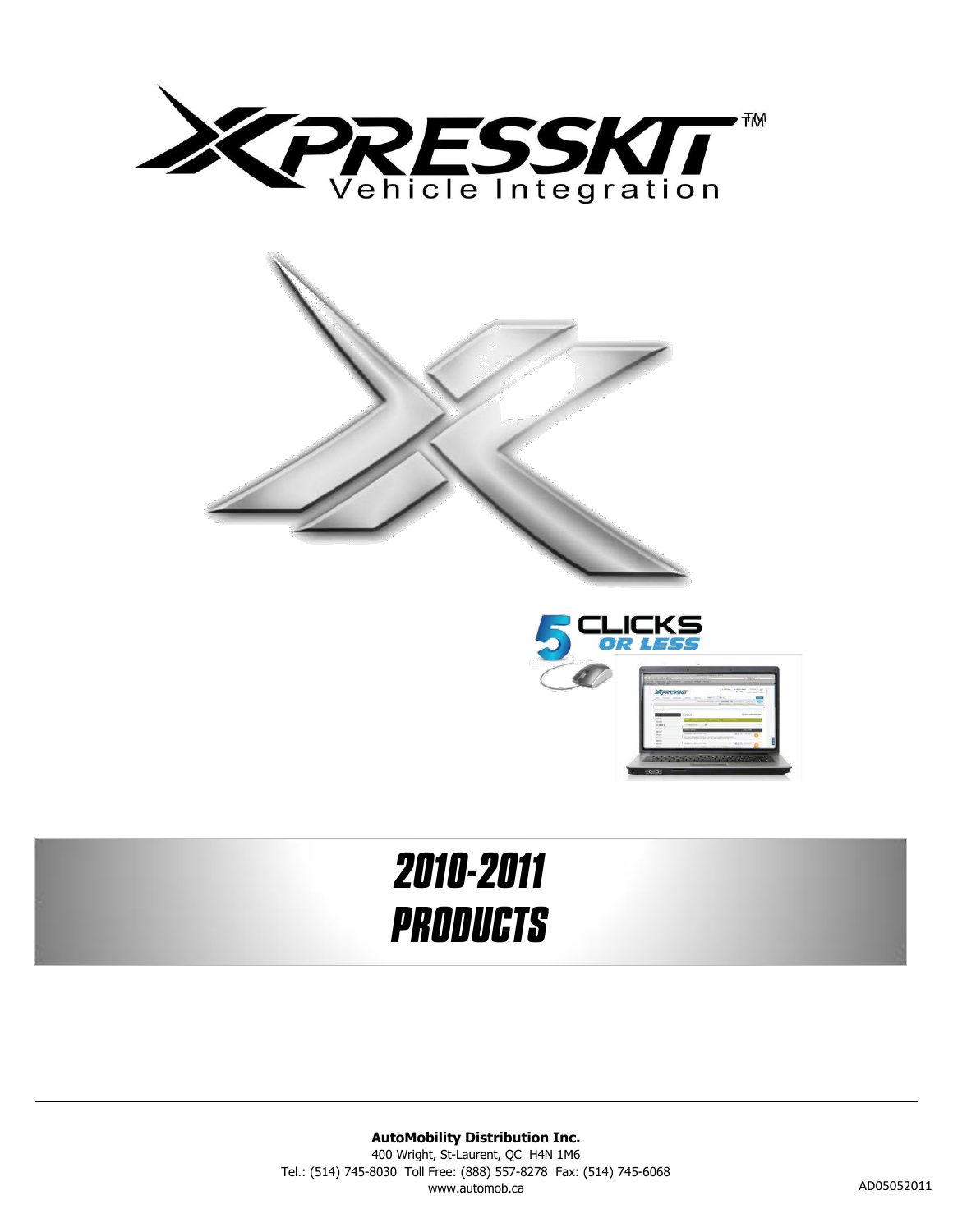

#### nexGEN



| <b>IVIUDEL</b> | <b>DLJUNE HUN</b>                                                                                                                                                                                                                                                                                                                    |
|----------------|--------------------------------------------------------------------------------------------------------------------------------------------------------------------------------------------------------------------------------------------------------------------------------------------------------------------------------------|
| <b>DBALL</b>   | The Power of One! DATABUS ALL COMBO BYPASS AND DOOR LOCK MODULE: Supports all vehicle databus types (CAN HS, FT,<br>SW, J1850 and ISO with one module)                                                                                                                                                                               |
| <b>IMOALL</b>  | Override module for all types of OEM immobilizer systems including ISO, CAN HS/FT/SW & HITAG2. IMOALL also provides<br>outputs in D2D such as door, Hood, Trunk, Status, Brake detection, ignition ON sensing, hand brake and more. Hardware<br>supports door entry monitoring and full PTS button control for push to start models. |

 $\Box$ 

GEN

## **OPTIMAX Series**

| Optimax series products offer a select grouping of preloaded |                                                                                                                                                                         |  |
|--------------------------------------------------------------|-------------------------------------------------------------------------------------------------------------------------------------------------------------------------|--|
|                                                              | optima<br><b>ALL-IN-ONE MODULES</b>                                                                                                                                     |  |
| <b>MODEL</b>                                                 | <b>DESCRIPTION</b>                                                                                                                                                      |  |
| <b>CHALL</b>                                                 | Chrysler doorlock and override for all models from 2004 to 2009 (Kit includes CHTH1 CAN type T-harness) Coverage includes<br>Charger, Challenger and Ram                |  |
| <b>DLPKGM</b>                                                | CLASS II DATABUS Door lock/security and override module module all J1850 type GM vehicles from 1998-2010 (Now Includes<br>Chrysler data doorlock and override firmware) |  |
| <b>DOORLOCK MODULES</b>                                      |                                                                                                                                                                         |  |
| <b>MODEL</b>                                                 | <b>DESCRIPTION</b>                                                                                                                                                      |  |
| <b>DLPK</b>                                                  | CAN interface control module for most vehicles from 2000 to 2010 (including push to start equipped vehicles)                                                            |  |
| <b>TRANSPONDER OVERRIDE MODULES</b>                          |                                                                                                                                                                         |  |
| <b>MODEL</b>                                                 | <b>DESCRIPTION</b>                                                                                                                                                      |  |
| <b>PKALL</b>                                                 | Transponder Bypass module for most vehicle models from 1998 to 2009 including Toyota & Lexus to start equipped vehicles                                                 |  |
| <b>KILRV</b>                                                 | Mechanical key interface for 2008 + Land Rover LR2 and Volvo S80 (**key required for transponder override)                                                              |  |
| <b>KIBMW</b>                                                 | Push start interface module for BMW models from 2006+ 3/5 Series and X5 (** Key required for tranponder override)                                                       |  |
| <b>KIVW</b>                                                  | VW/AUDI Smart key module interface (Touareg & A8)                                                                                                                       |  |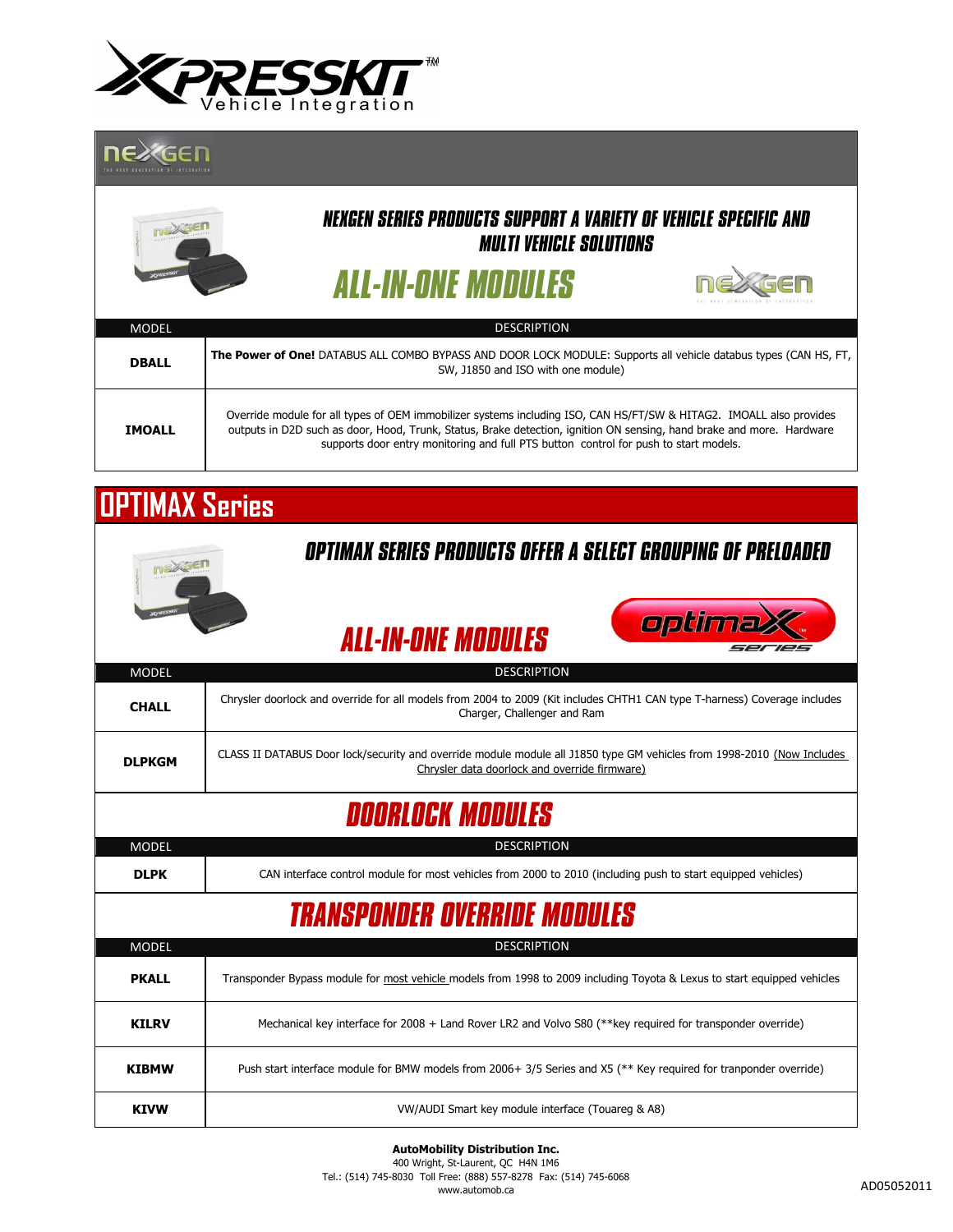

### **OPTIMAX Series**



**XK07**

#### *SOLEX SERIES PRODUCTS SUPPORT A VARIETY OF VEHICLE SPECIFIC AND MULTI VEHICLE SOLUTIONS*

*TRANSPONDER BYPASS MODULES*



| <b>MODEL</b>                   | <b>DESCRIPTION</b>                                                                                                                                                                         |  |
|--------------------------------|--------------------------------------------------------------------------------------------------------------------------------------------------------------------------------------------|--|
| <b>PKFM</b>                    | Ford and Mazda Transponder override module                                                                                                                                                 |  |
| XK <sub>05</sub>               | TRANSPONDER DATA OVERRIDE MODULE for most vehicles from 1998 to 2010 including Toyota, Lexus, Honda, Acura, Ford,<br>Mazda, GM, and many more. Preloaded with firmware right ut of the box |  |
| <b>XK06</b>                    | Programmable override module for most GM vehicles from 1996 to 2010 equipped with PKT3, PKT3+, Passlock 1 & 2 including<br>Canyon, Colarado and ION.                                       |  |
| <b>PKUAVEO</b>                 | 2009/10 Chevy Aveo and Pontiac Wave override solution with MUX outputs for start                                                                                                           |  |
| <b>PKH34</b>                   | HONDA ACCORD / CIVIC TRANSPONDER INTERFACE: TYPE C (7 wire connection)                                                                                                                     |  |
| <b>PKCH1</b>                   | Chrysler GenI RF transponder bypass                                                                                                                                                        |  |
| <b>PKUMUX</b>                  | Chrysler GenII and GM PK3+ RF transponder bypass with MUX output for start                                                                                                                 |  |
| <b>PLJX</b>                    | GM PASSLOCK 1 & 2 & VATS & ION SELF LEARNING DIGITAL INTERFACE FOR ALL PASSLOCK TYPES                                                                                                      |  |
| 1101T                          | UNIVERSAL PROXIMITY KEY BYPASS MODULE                                                                                                                                                      |  |
| <b>MULTI AND COMBO MODULES</b> |                                                                                                                                                                                            |  |
| <b>MODEL</b>                   | <b>DESCRIPTION</b>                                                                                                                                                                         |  |
| <b>XK09</b>                    | Programmable CAN and J1850 Door lock and override module covering over 1700 cars. Coverage of GM, Chrysler, Honda,<br>Nissan, and many more                                                |  |
| <b>GMDLBP</b>                  | GM Door lock/Alarm/Transponder/Passlock interface module for all J1850 type models                                                                                                         |  |
| <b>DOORLOCK MODULES</b>        |                                                                                                                                                                                            |  |
| <b>MODEL</b>                   | <b>DESCRIPTION</b>                                                                                                                                                                         |  |
| <b>XK01</b>                    | Programmable doorlock and override Databus module for most GM vehicles. Also covers Chrysler, Honda and many more.                                                                         |  |
| <b>XK02</b>                    | Programmable ISO Type single wire door lock solution for Nissan, Honda and Subaru                                                                                                          |  |